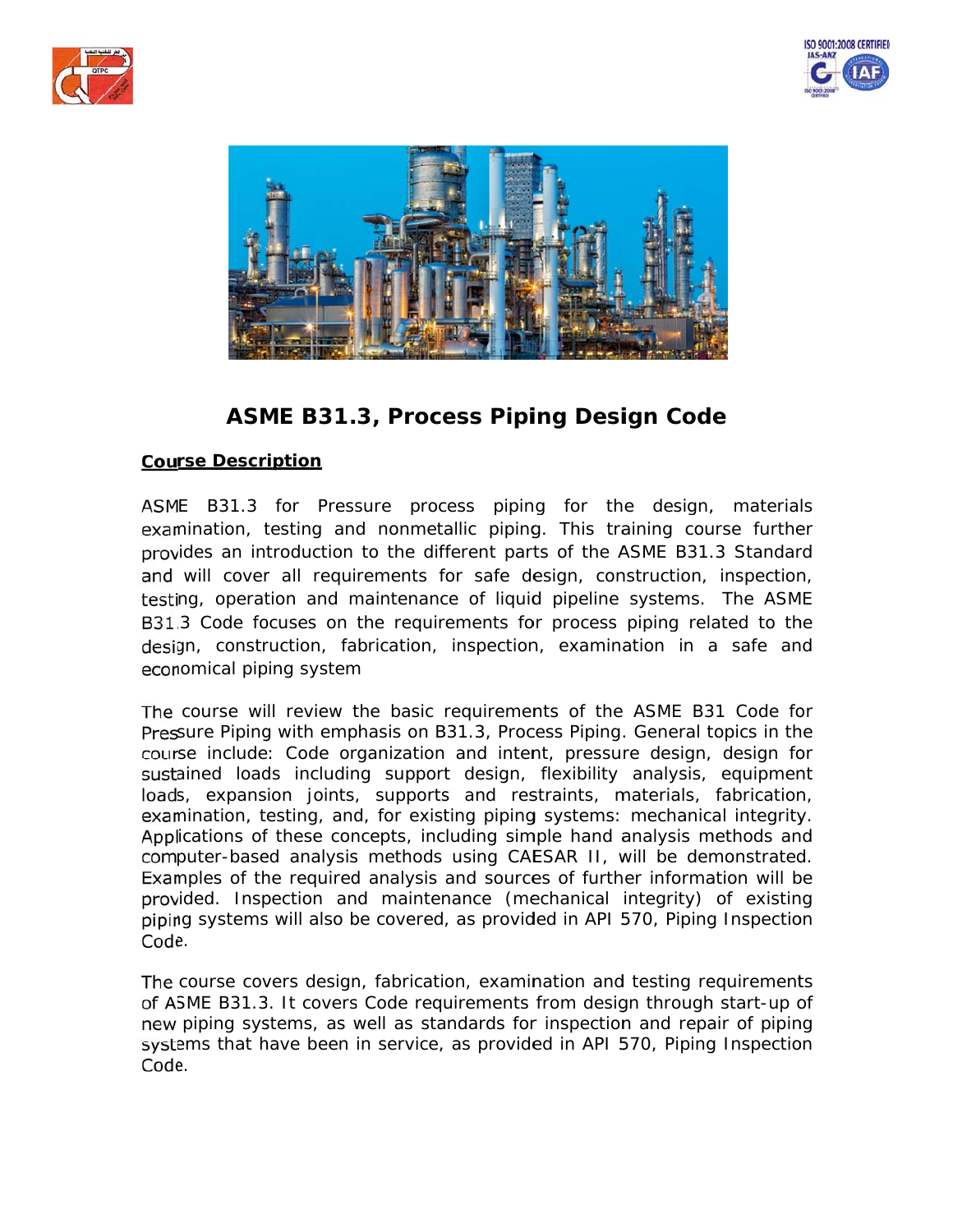This course provides a working knowledge of the Code, how it is organized, its intent, the basis for requirements, including both design and construction (fabrication, erection and testing) aspects. It provides a foundation of knowledge necessary for those responsible for assuring the mechanical integrity of existing piping systems, as well as those responsible for designing and constructing new piping systems.

Upon the successful completion of this course, the participant will gain an understanding of the physical phenomena which affect the design of piping systems: the ASME Code formulas and other methods by which these phenomena can be analyzed to determine resulting stresses, evaluation of those stresses relative to ASME Code limitations, the methods by which piping systems are fabricated, inspected and tested.

Each session will be conducted in a lecture/discussion format designed to provide intensive instruction and guidance on understanding Code requirements, and also on developing an awareness of other considerations in the design, analysis, fabrication and installation of piping which is not covered by the Codes. There will also be a demonstration of computer software that can be used to assist in piping analysis. The faculty will be available following each day's session to provide participants with further opportunity for discussion and consideration of specific problems.

Participants should bring calculators for working sample problems. Participants may wish to bring a copy of ASME B31.3 if they have a copy available, but the course is designed such that it is not necessary for the students to have copies of the Code for reference.

## **Course Objectives**

## **Upon the successful completion of the course, participants will be able to:**

- $\checkmark$  Have a very good background on the scope & definition of ASME B31.3, process piping design, construction & mechanical integrity
- $\checkmark$  Understand metallic pipe and fitting selection including its system failure, bases for selection and method requirements
- $\checkmark$  Identify the strengths of materials including its requirements and be able to identify the bases for design stresses
- $\checkmark$  Determine the components of pressure design and be able to know the concepts of weld joint strength factor and design pressure & temperature
- $\checkmark$  Know the process of valve selection and be able to list the requirements needed for the selection process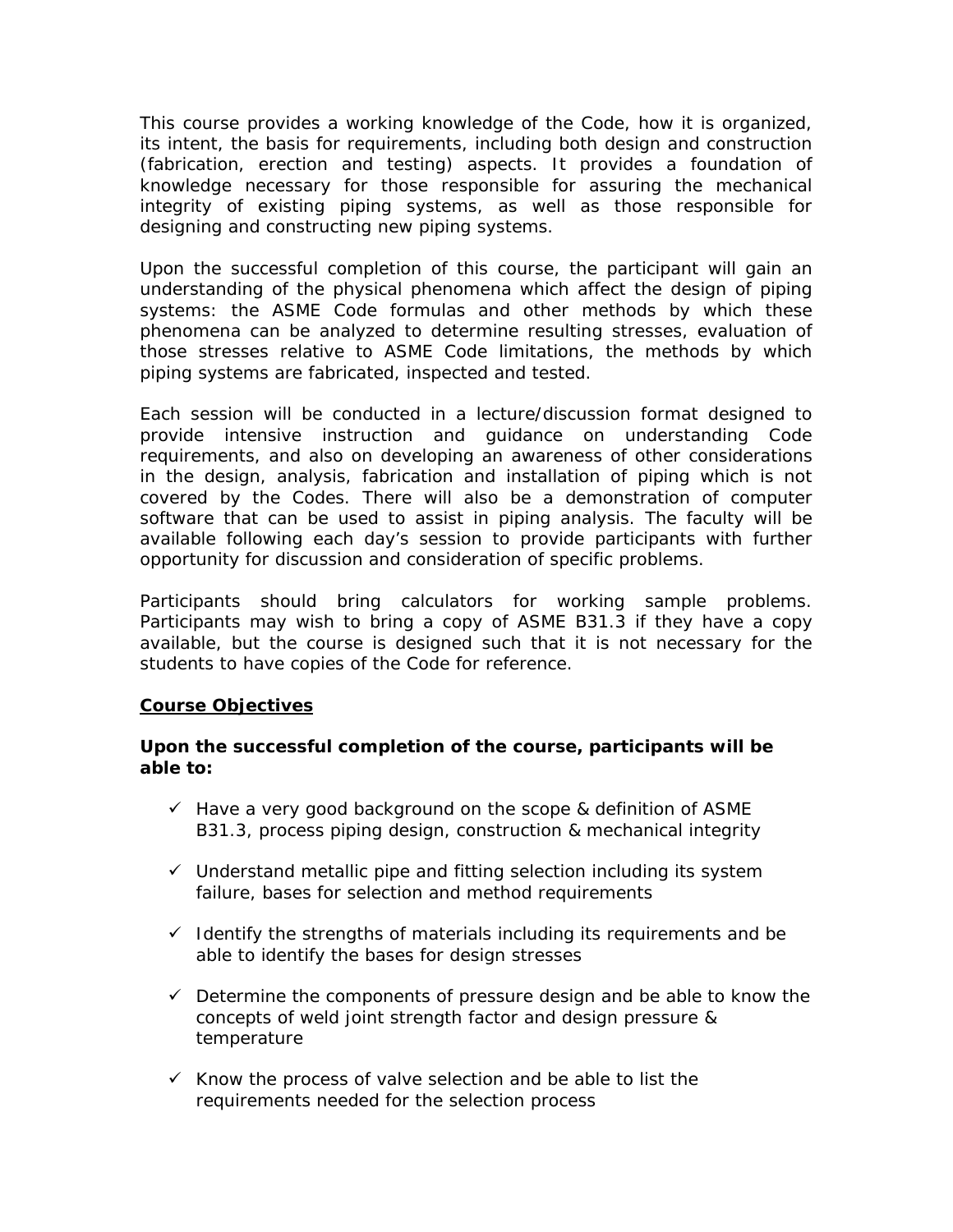- $\checkmark$  Become familiar with the design of flanged joints and be able to describe its features & functions
- $\checkmark$  Introduce flexibility & flexibility analysis and able to explain the general considerations for the layout and support of pipes, Learn the various types and designs of expansion joints and be able to describe their components and use
- $\checkmark$  Understand the fabrication and installation methods of pipings and be able to list the requirements and guidelines needed in the inspection, examination and testing of pipes
- $\checkmark$  Heighten awareness with the concept of instrument piping and pressure relieving systems and learn how these systems can be designed
- $\checkmark$  Know the design, fabrication, installation, inspection, examination and testing methods for nonmetallic piping systems, category M Fluid service & high pressure piping
- $\checkmark$  Review the concept of API 570 including its inspection, repair, alteration and rerating of in-service piping

## **Training Methodology**

This interactive training course includes the following training methodologies as a percentage of total tuition hours:-

50% Lectures 30% Courses, Group Work & Practical Exercises 20% Videos & Software

## **Who Should Attend**

This course provides an overview of all significant aspects and considerations of piping for those who are involved in the design, analysis, fabrication, installation, maintenance or ownership of piping systems.

Engineers, Senior Draftsmen, maintenance, quality assurance, and manufacturing personnel who work in the chemical, petroleum, utility, plastic processing, pulp and paper, and manufacturing, fields will find it a timesaving means to broaden and update their knowledge of piping. Those who must comply with Code requirements will benefit from the practical approach presented in this course in obtaining satisfactory and economical piping systems.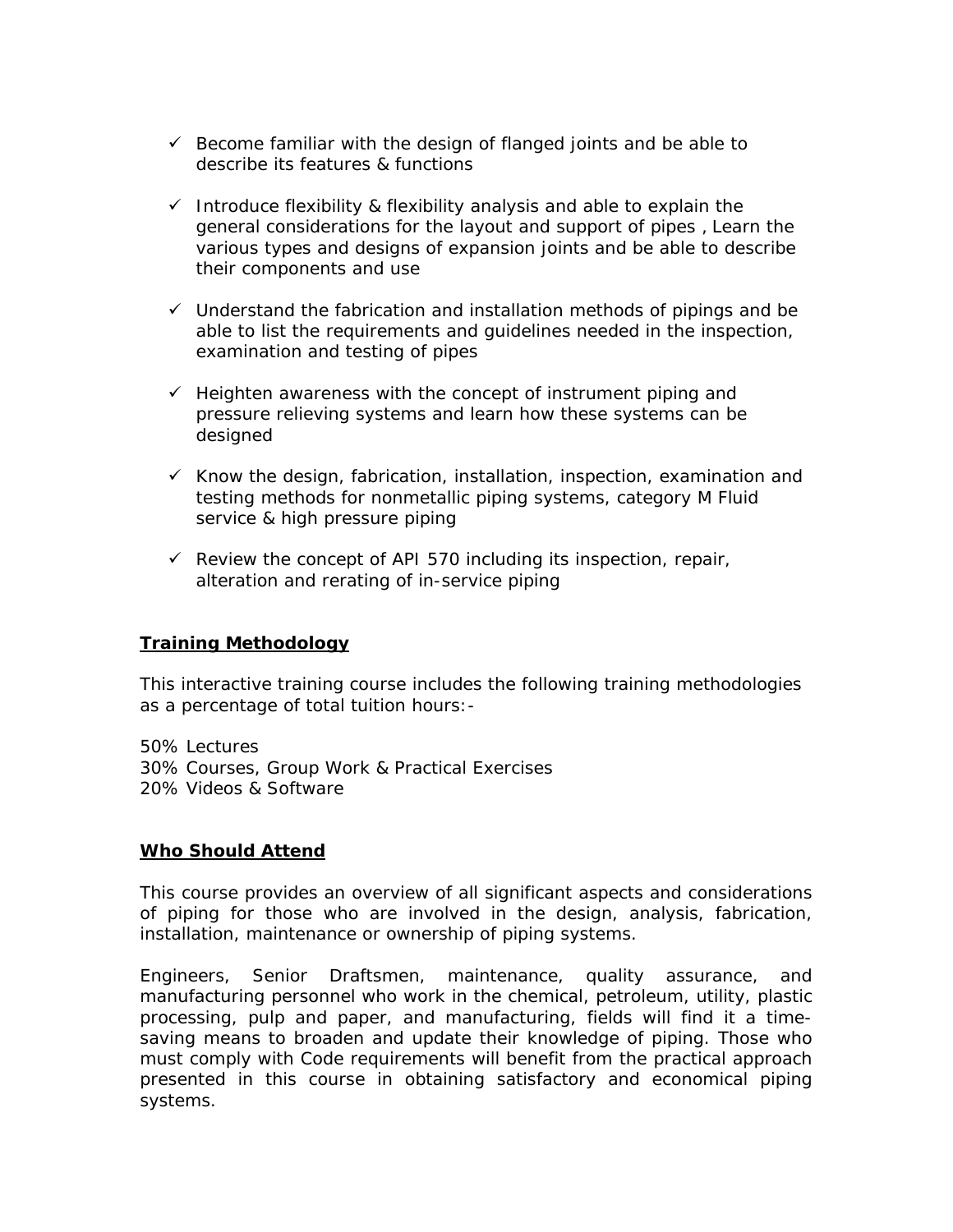## **Course Program**

The following program is planned for this course. However, the course instructor(s) may modify this program before or during the course for technical reasons with no prior notice to participants. Nevertheless, the course objectives will always be met:

## **Day – 1**

## **Welcome & Introduction**

**Introduction:** General Definitions, Piping Design Method, Piping System Standards, B31 Committee Organization, B31.3 Scope, Organization of the Code, Fluid Service Definitions

**Metallic Pipe and Fitting Selection:** Piping System Failure, Bases for Selection, Listed versus Unlisted Piping Components, Fluid Service Requirements, Pipe, Joining Method, Fittings, Branch Connections, Flanges, Gaskets, Bolting

## **Day – 2**

**Materials :** Strength of Materials, Bases for Design Stresses, B31.3 Material Requirements

**Pressure Design:** Design Pressure and Temperature, Quality Factors, Weld Joint Strength Factor, Pressure Design of Components

**Valves Selection:** Code Requirements, Selection by Valve Type

**Flanged Joints:** Design, Bolt-Up

## **Day – 3**

**Introduction to Flexibility Analysis:** What are we trying to achieve?, Sustained loads, Displacement Loads, Reaction Design Criteria, Flexibility Analysis Example

**Layout & Support:** General Considerations, Support Spacing, Support Locations, Support Elements, Fixing Problems

**Flexibility:** General Considerations, Friction, Stress Intensification, Elbow Flexibility, Thermal Expansion, Spring Hangers, The Displacement Load Analysis, Elastic Follow-Up, Fixing Problems, Cautions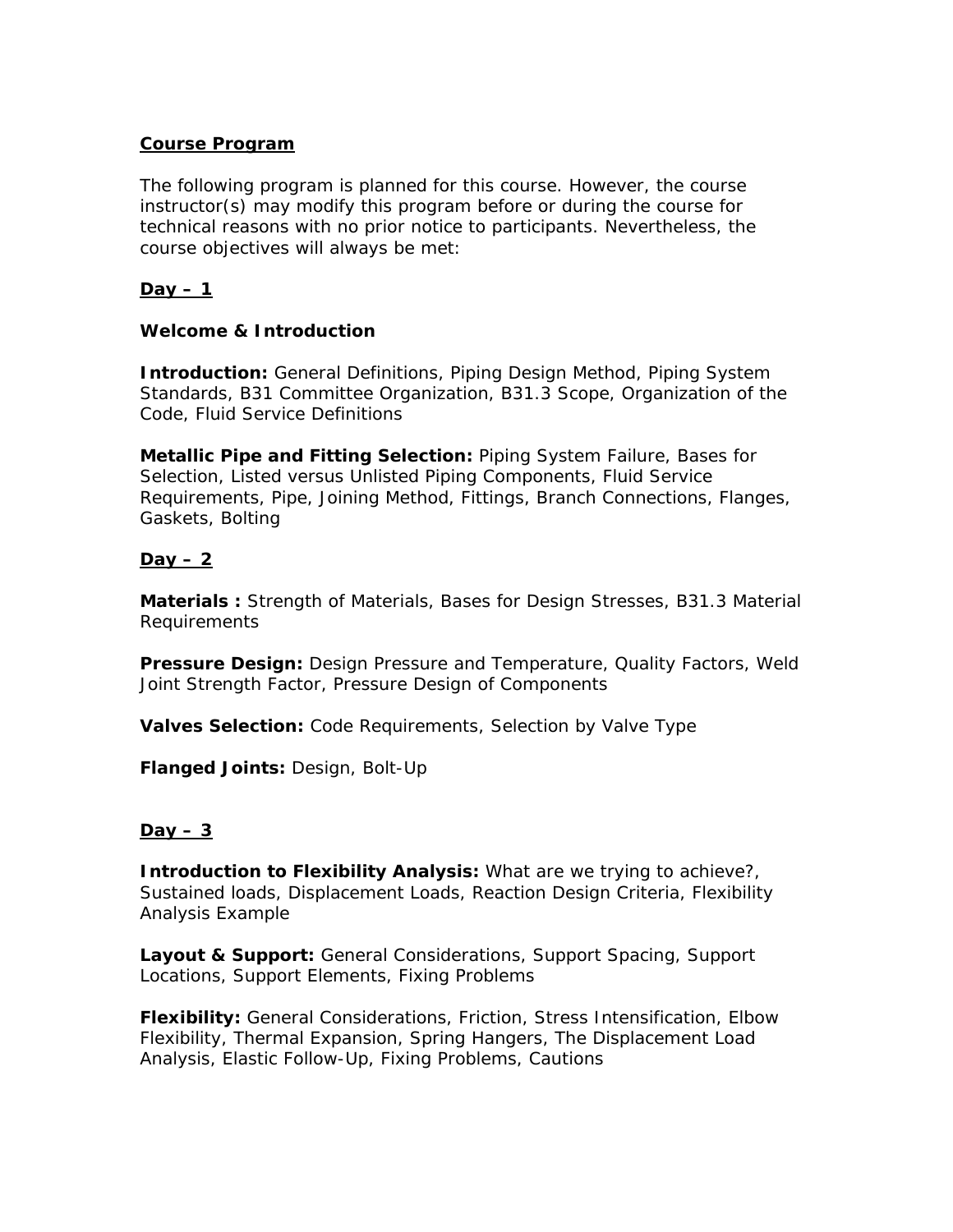### **Day – 4**

**Reactions:** General Considerations, Fabricated Equipment, Rotating Equipment, Supports, Flanged Joints, Cold Spring

**Flexibility Analysis:** When to Perform a Detailed Analysis, Computer Program Attributes, Considerations, Solving Problems, Typical Errors, Sample Computer Flexibility Analysis

**Designing with Expansion Joints:** Types of Expansion Joints, Pressure Thrust, Installation of Expansion Joints, Metal Bellows Expansion Joints, Other Considerations

**Fabrication & Installation:** Welder/Brazer Qualification, Welding Processes, Weld Preparation, Typical Welds, Preheating and Heat Treatment, Bending and Forming, Typical Owner Added Requirements, Installation

## **Inspection, Examination, Testing**

### $\overline{$

**Instrument Piping & Pressure Relieving Systems:** What must be protected, How systems can be designed

**Non metallic Piping Systems:** Design, Fabrication and Installation, Inspection, Examination and Testing

**Category M Fluid Service:** Design, Fabrication and Installation, Inspection, Examination and Testing

**High Pressure Piping:** Design, Fabrication and Installation, Inspection, Examination and Testing

**API -570- Inspection, Repair, Alteration and Rerating of In – Service Piping Systems:** Responsibilities, General Considerations, Frequency and Extent of Inspections, Remaining Life, MAWP, Repairs and Alterations, Rerating

#### **Summary, Open Forum, Closure**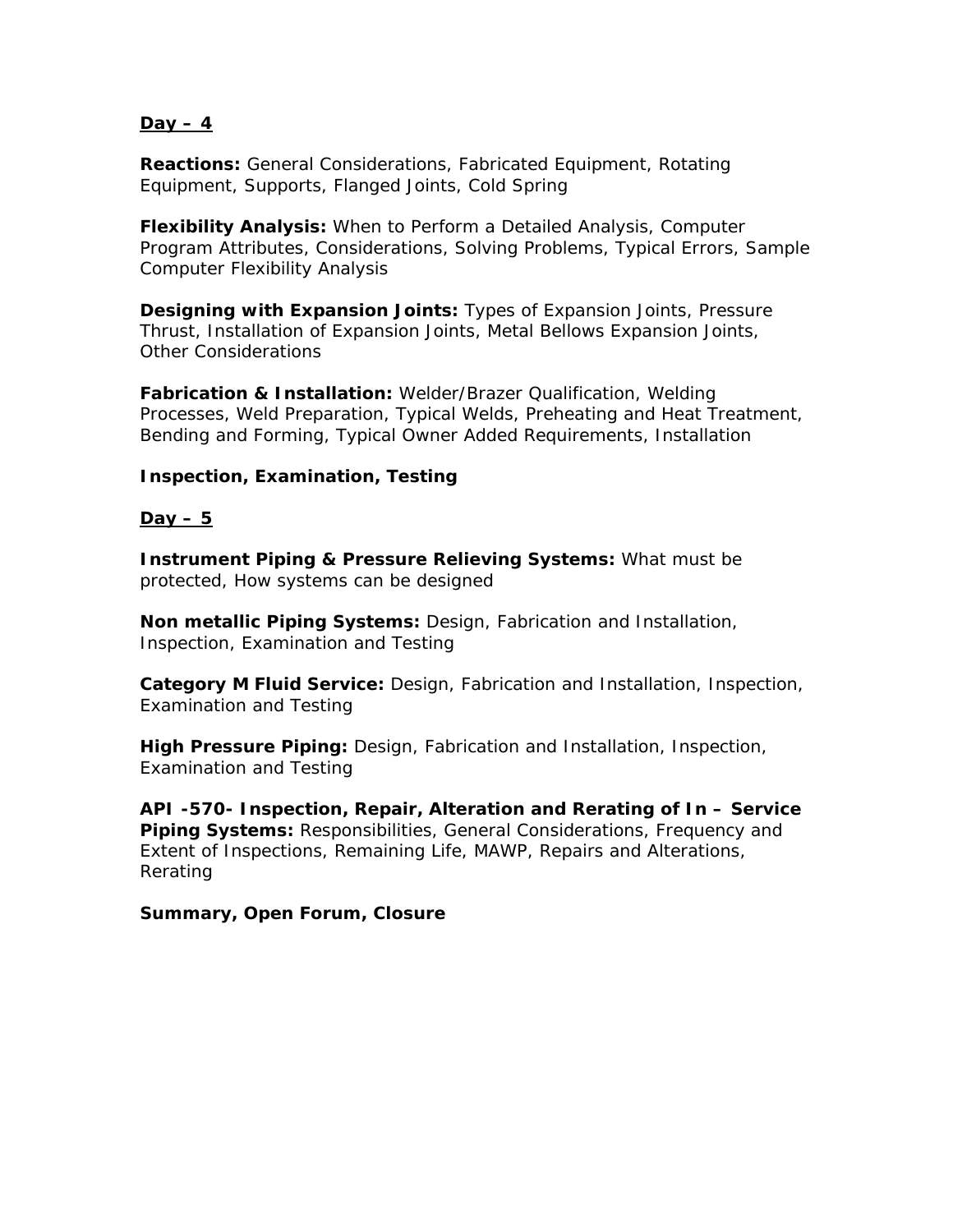

# **MOHAMMMED KAMAL UDDIN AHMED**

## *Core Skills*

*Process Equipment, Process pipeline* 

*Rotating Equipments – Pumps Compressors Gas Turbines* 

*Process Piping Systems* 

*Cross – Country Pipelines* 

*API 570 & API 510 Inspections* 

*Pipe Stress Analysis* 

*Mechanical Maintenance – Pumping Equipment, Piping, Pipeline, Safety Relief Valves etc.* 

## *Mechanical Software Skills*

*AUTO CAD, PipeNET, PipeFlow* 

*Valve Sizing Softwares.PDMS, CAESAR - II* 

## *Codes & Standards*

*API & ASME Standards including API 520,521,526,527 – Safety Relief Valves. API 570 – Pipework Repair. API 510 – Pressure Vessels API 610 – Centrifugal Pumps API 617 – Centrifugal Compressors API 650 – Storage Tanks ASME PCC ‐2 – Repair Of Pressure Equipment & Piping API 598 – Valve Inspection & Testing API 574 – Inspection of Piping Components ASME B31.3 – Process Piping ASME B 31.4 & ASME B 31.8 Saudi Aramco Standards*

#### **Pipeline & Pumping Systems Operation, Design, Construction, Inspection, Mechanical Integrity & Maintenance Specialist**

#### **Profile at a glance:**

Twenty years of Progressive experience in design, construction, inspection & mechanical maintenance engineering including maintenance engineering for rotary equipments – pumps and compressors, & stationary equipments inclusive of Pipe work, Pressure Vessels, Valves etc

Pipeline Design, Construction, Maintenance **(ASME B 31.4 / ASME B31.8)** Pipeline Systems, Detailed Design, evaluation, testing, fabrication interpretation, assembly & erection of Process equipments & Piping Systems & modification of piping systems. Extensive experience in API 510 pressure vessels, API 570 In Service Pipe work inspection, repair & maintenance including valves & pumps.

## *Educational Qualification*

- Bachelor of Engineering in Mechanical Engineering from Osmania University, Hyderabad, India in the year 1998.
- Professional Member ASME American Society of Mechanical Engineers.
- Saudi Aramco Certified Mechanical QA/QC Engineer

#### *Work Experience*

Has worked with various international organizations including Arabian Bemco, KSA, Saudi Aramco KSA, GSWS Co. KSA , ADNOC UAE, Reliance Refinery – Jamnagar, India.

## *Work Experience*

\* Reliance Industries Jamnagar Refinery, India – Technical Advisor Plant Maintenance for Pipeline & Pumps Repair, Maintenance & Troubleshooting

\* **GSWS Co. Power plant Riyadh KSA – Technical Advisor Plant Maintenance –** Pumps , Compressors & Gas Turbines

\* **ADNOC – Lead Major Piping Projects in UAE .**

\* **ARABIAN Bemco, Jeddah, KSA** – Major Piping Projects – Steel Plants & Bulk Plants

**\* Saudi Aramco KSA** – Lead Major Piping Projects & Mechanical Maintenance of Process Pumps, Compressors, Valves & Pipeline Systems including

- o Rastanura Refinery
- o Rastanura Terminal
- o Juyamah Gas Plant
- o Rastanura Community Services
- o Dhahran Pipeline
- o East and West Pipeline